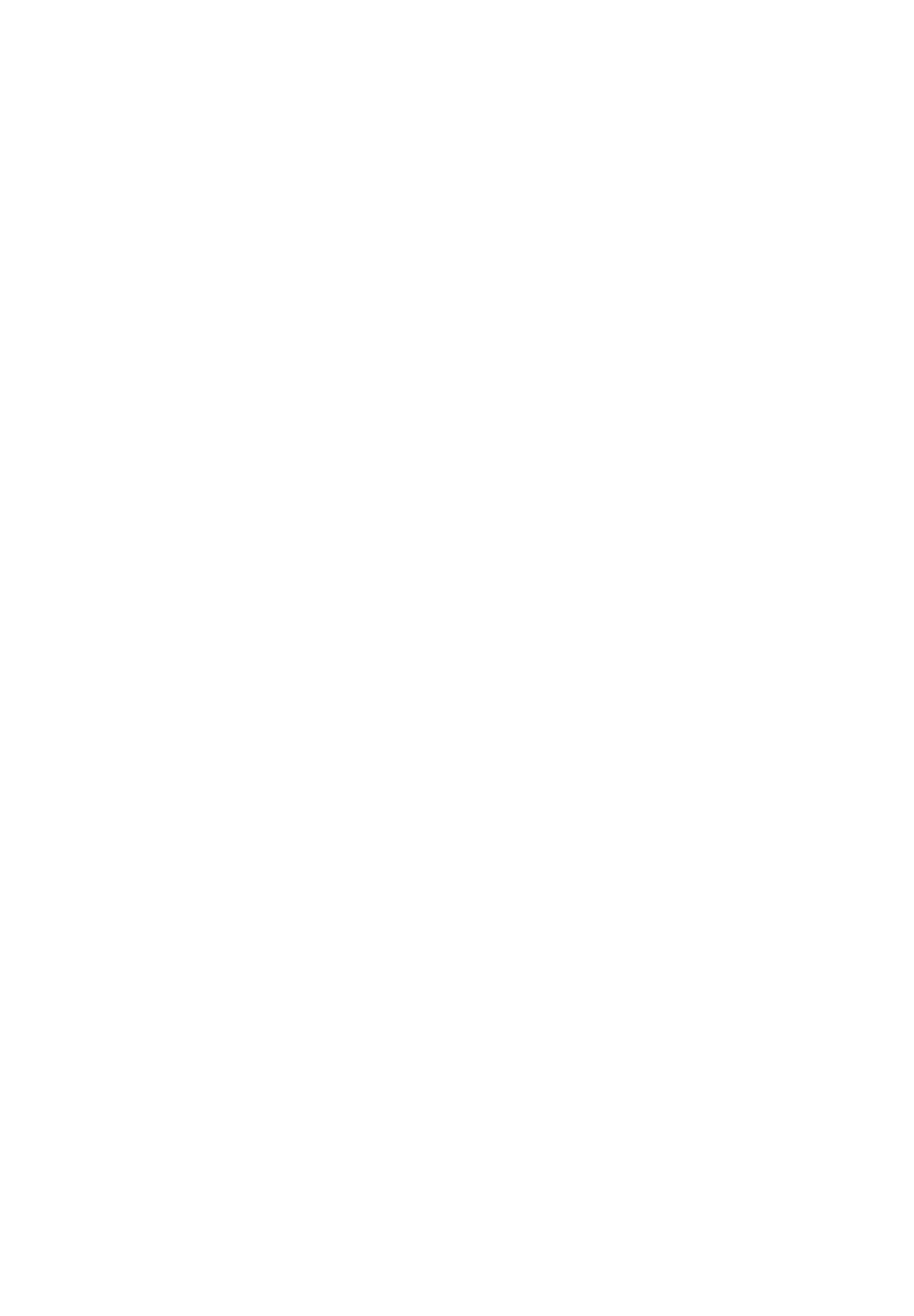#### **1. Introduction**

This paper will be concerned with the description and analysis of what is often regarded as a "deviant" kind of anaphoric relation, namely that in which a component part of a non-decomposable (non-isomorphic, non-combining) idiom (motivated or unmotivated) is either referred to or is itself used to refer to a discourse referent. Some examples are given in  $(1)$ :

- (1) a. Everybody wants *to bring home the bacon*. The difference is *this bacon* can blow up the world. (NOW, Huffington Post, US) [reference to part of a motivated non-decomposable idiom]
	- b. The win just might be the impetus the Jays need as they improved to 8-17 and just avoided the worst March/April start in club history (7-15 in 1979 and 2004 takes *that cake*) (NOW, Toronto Sun, CA) [reference by part of an unmotivated non-decomposable idiom]

Although it is widely recognized that component parts of decomposable (isomorphic, combining) idioms (e.g. *to grasp the nettle*, *to spill the beans*) readily allow for syntactic variation and manipulation (including anaphoric reference to or by one of their component parts) (Nunberg, Sag & Wasow, 1993; Langlotz, 2006; Vega, 2007), in the case of non-decomposable idioms (like those in (1)) such manipulation is typically dismissed as "wordplay" (i.e. as highly conspicuous and context-dependent; e.g. Langlotz, 2007: 194-197, 202-203; see also Dik, 1992: 255).

In the present paper, data from two large corpora of English (the Corpus of Contemporary American English (COCA; Davies, 2014) and the News on the Web Corpus (NOW; Davies, 2016)) will be used to show that anaphoric reference by or to a component part of a non-decomposable idiom is, in fact, systematic, and that various productive patterns can be identified. Using the theory of Functional Discourse Grammar (FDG; Hengeveld & Mackenzie, 2008), and in particular Keizer's (2016) treatment of different types of idioms, an analysis will be offered of the discourse-pragmatic, semantic and syntactic properties of these different patterns of anaphoric reference, as well as of their interaction with the context. The proposed analysis will also go some way in accounting for the various degrees of cognitive effort involved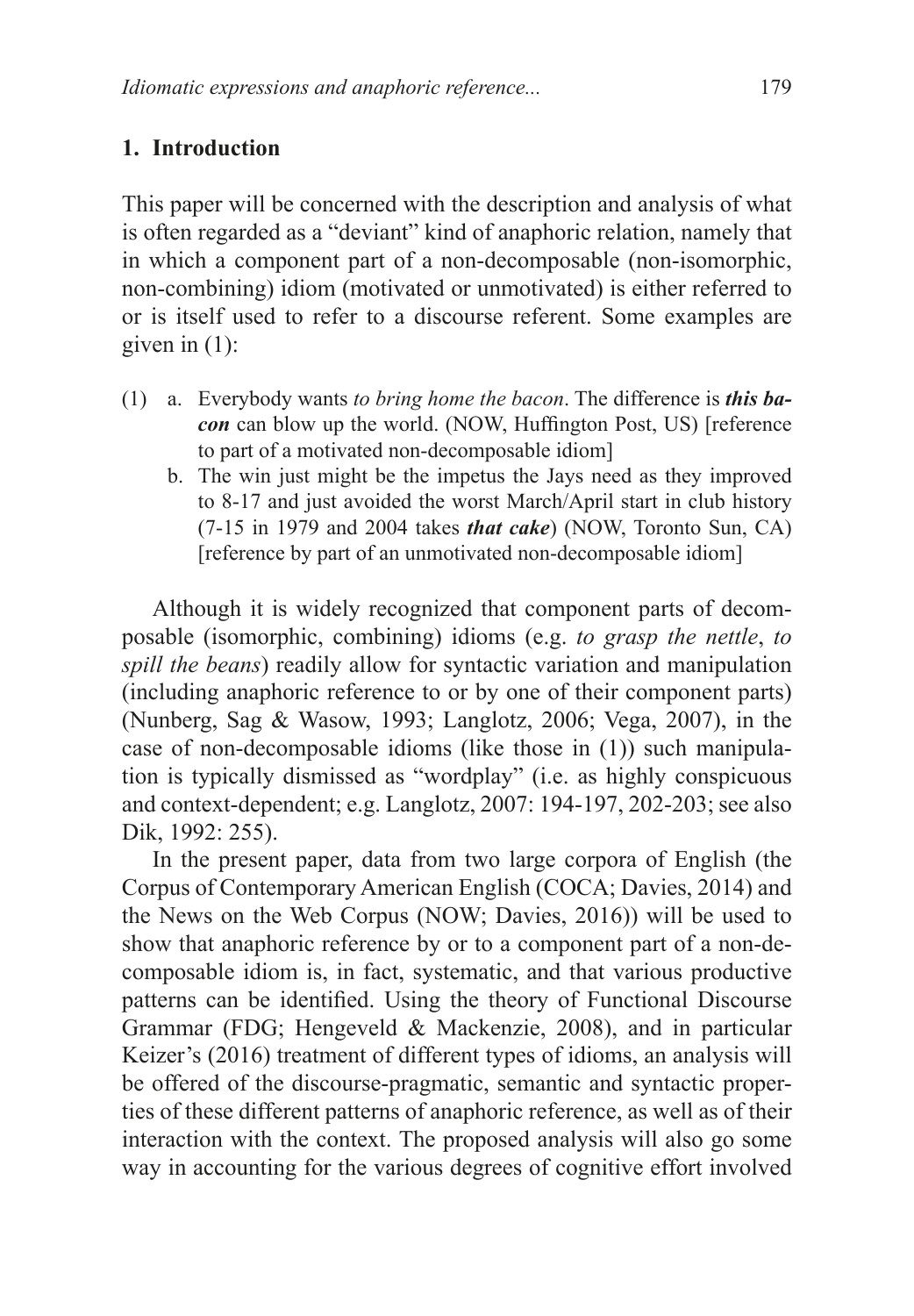in producing and processing these different patterns of anaphoric reference.

After a brief overview of some relevant aspects of idioms (in particular transparency and decomposability) in Section 2, some of the attested patterns of anaphoric reference by and to component parts of non-decomposable idioms will be described (Section 3). This will be followed by a general characterization of FDG and an indication of how the theory deals with different types of idioms (Section 4). In Section 5, an FDG analysis will be provided of the different types of anaphoric reference discussed in the paper. Section 6 presents the conclusion.

### **2. Idiom variation**

It has long been recognized that idioms are a highly heterogeneous group, not only in terms of form (phrase or clause, kind of phrase, number and kind of open positions, etc.), but also in terms of their semantic features and syntactic behaviour. Thus, whereas all idioms are conventionalized multi-word expressions whose idiomatic meaning is not predictable from the literal meaning of their separate parts, they vary in terms of transparency (i.e. "the ease with which the motivation for the use […] can be recovered" (Nunberg *et al*., 1994: 496)) and compositionality (i.e. the extent to which specific aspects of the idiomatic meaning can be related to their component parts (e.g. Nunberg *et al*., 1994; Langlotz, 2006; Vega, 2007)). In turn, it has been argued that different types of idioms vary with regard to their degree of syntactic flexibility. In this section, we will first look at three types of idiom that have been distinguished (Section 2.1); subsequently, we will briefly consider the notion of wordplay (Section 2.2).

#### 2.1. *Different classes of idioms*

In recent literature on idiom variation and idiomatic creativity, three broad classes of idioms have been distinguished, on the basis of two parameters: (1) transparency (or motivation) and (2) semantic decomposability (or isomorphism) (e.g. Langlotz, 2006: 128-130).

In the class of unmotivated, semantically non-decomposable idioms (Nunberg *et al*.'s (1994) "idiomatic phrases"), we find idioms like *to kick the bucket* and *to take the biscuit/cake*. What these idioms have in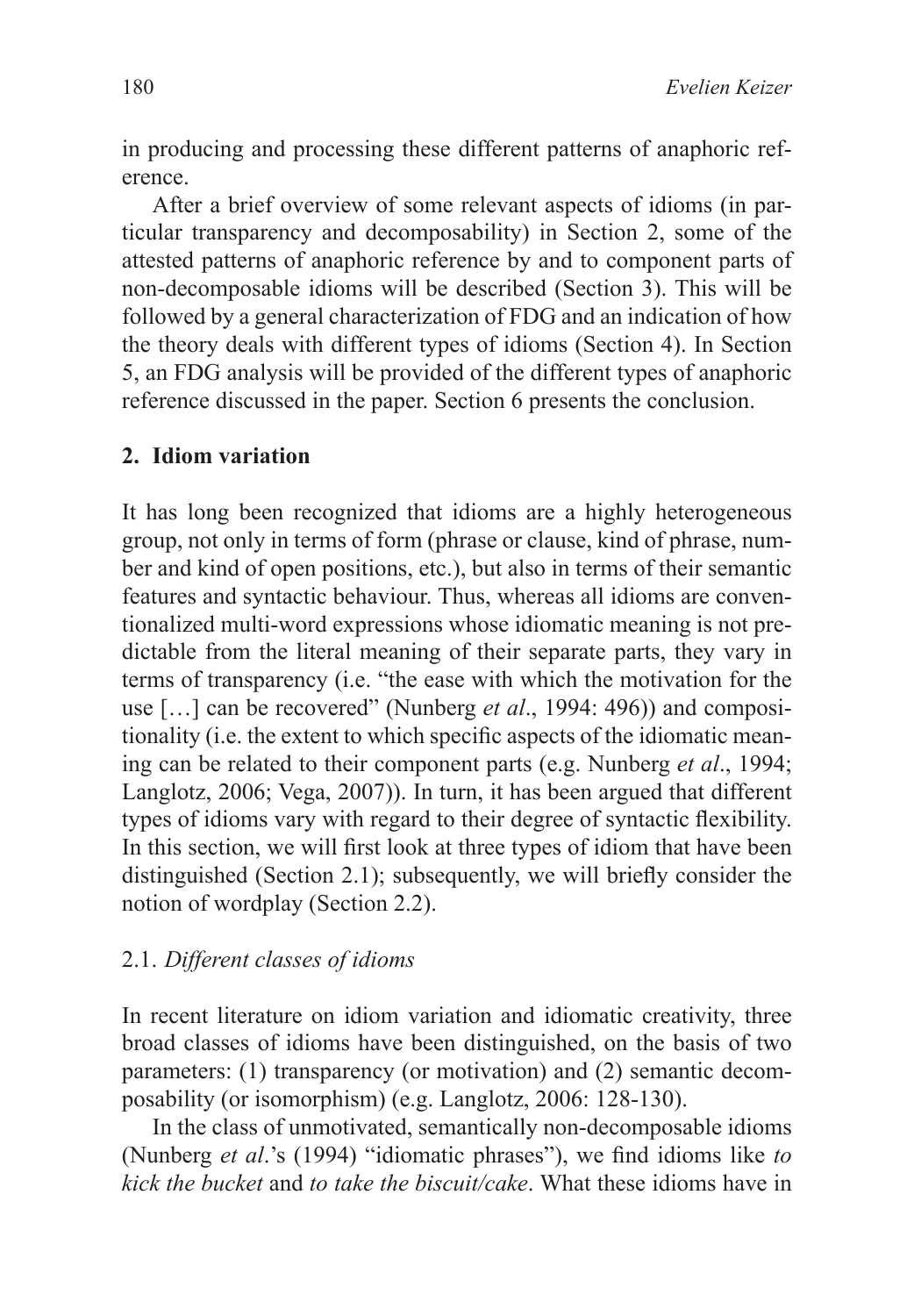common is that, even for a speaker familiar with their conventionalized meaning, it is difficult to see where this conventionalized meaning comes from, since there seems to be no relation between the component parts of the "literal scene" evoked by the idiom (Langlotz, 2006: 185- 194) and aspects of its idiomatic meaning. As a result, it is difficult to recognize the contribution made by the separate components to this idiomatic meaning; in the case of *to take the biscuit*, for instance, there is nothing in the idiomatic meaning that can reasonably be related to the notion of a biscuit.

Idioms like these are generally assumed to resist any kind of manipulation: they do not, for instance, allow for modification (\**to kick the empty bucket*<sup>1</sup>, lexical substitution (\**to kick the pail*), nominalization and passivization (\**Tom's kicking of the bucket*, \**The bucket was kicked by Tom*), pluralization and quantification (e.g. \**Her parents kicked the/ both buckets*) or anaphoric reference (\**Peter kicked it, too*).

At the other end of the scale, we find the class of motivated decomposable idioms (Nunberg *et al*.'s (1994) "idiomatically combining expressions"), such as *to spill the beans* or *to grasp the nettle*. In these idioms, there is not only a clear relation between the idiomatic meaning of the expression and the literal scene evoked, but, in addition, we can see the contribution that each of the components makes to the idiomatic meaning (in the case of *to grasp the nettle*: *grasp* = tackle, *nettle* = problem).

Due to their compositionality, decomposable idioms are subject to the normal rules of grammar, allowing for modification, nominalization, passivization, pluralization, quantification and anaphoric reference (Nunberg *et al*., 1994; Jackendoff, 2002; Langlotz, 2006; Keizer, 2016)2 . Some examples are given in (2):

- (2) a. And then comes *the inevitable spilling of the beans*, ... (COCA, fiction) [modification, nominalization]
	- b. Jones spilled *some* beans on the new series … (NOW, Wales Online, GB) [quantification]

<sup>&</sup>lt;sup>1</sup> As pointed out by Keizer (2016: 993-997), however, this very much relies on the type of modification involved.

<sup>&</sup>lt;sup>2</sup> Although not for clefting, nor, typically, for substitution (Keizer, 2016: 998).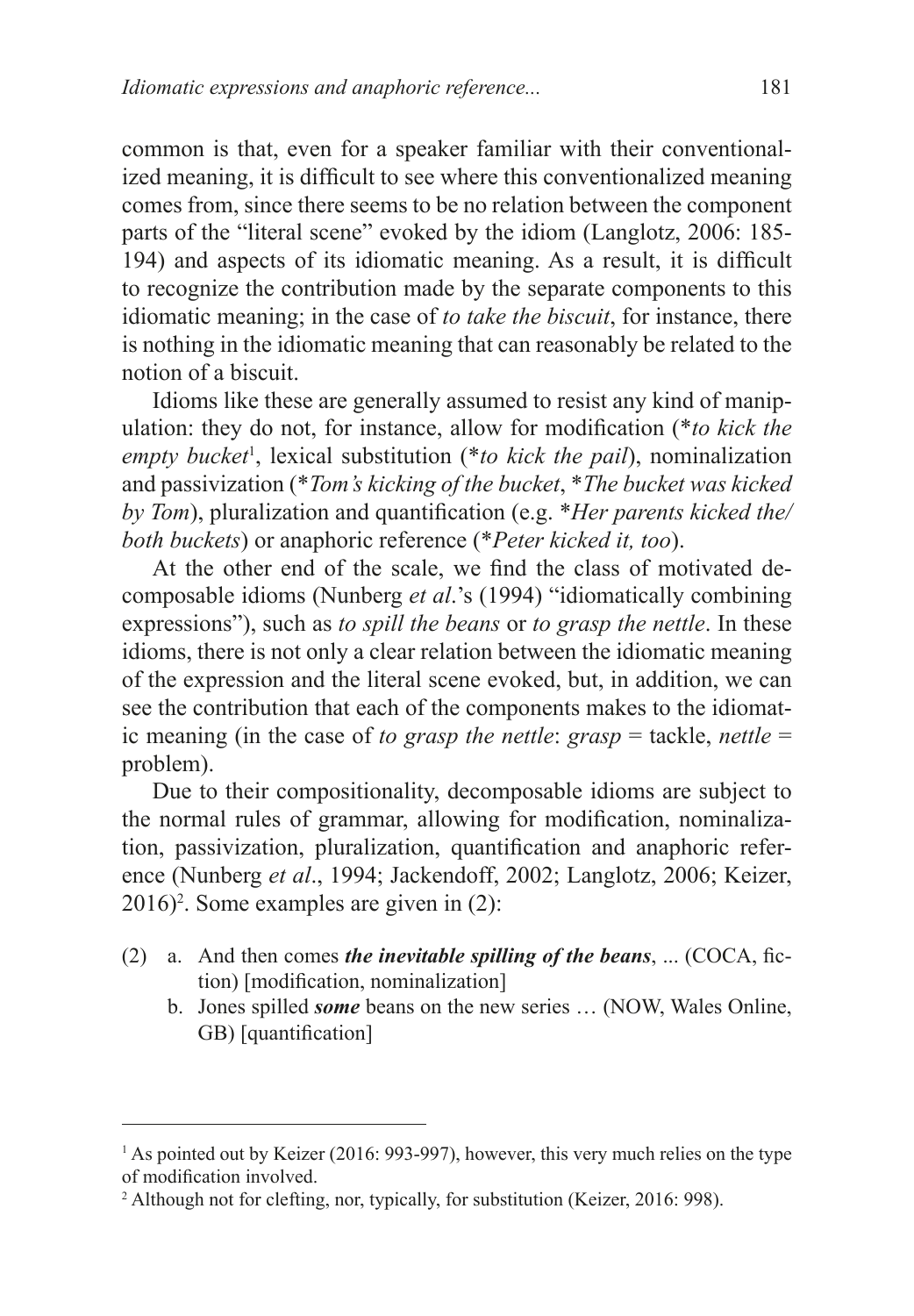Finally, there is a third class of idioms, such as *to open the floodgates*, *to throw in the towel* and *to hit the ceiling,* that are non-decomposable, but nevertheless motivated. In these idioms, the literal scene evoked by the idiom (e.g. "to open the floodgates") is clearly associated with their idiomatic meaning (e.g. "to suddenly make it possible or easier for things to happen"). At the same time, however, it is not clear how the component parts of the idiom (the verb *open* and noun phrase *the floodgates*) contribute to its overall meaning. In terms of syntactic behaviour, motivated non-decomposable idioms resemble unmotivated non-decomposable idioms, except that they allow for certain forms of modification (*to open the social media floodgates*), as well as for (institutionalized) substitution (e.g. *to open the floodgates/sluices*, *to throw in the towel/sponge*; see Nunberg *et al*., 1994: 504; Keizer, 2016).

### 2.2. *Systematic variation* vs. *wordplay*

Although non-decomposable idioms, as we have seen, are generally assumed to be highly restricted when it comes to their syntactic behaviour, this does not mean that these idioms do not allow for any kind of variation. However, when they are manipulated, we are, according to Langlotz (2006: 194-205), likely to be dealing with idiomatic wordplay, i.e. idiom variation which "goes beyond the conventional and characteristic modelling function of idioms", and which "is exploited as a resource for stylistic and poetic effects" (Langlotz, 2006: 197). Such idiomatic wordplay comes in different degrees, and can be measured by applying three criteria (Langlotz, 2006: 202-203):

- 1. Stylistic markedness/conspicuousness: the idiom is adapted "in a striking or stunning way";
- 2. Ambiguity: both the literal meaning and the idiomatic meaning "are strongly implicated";
- 3. Context dependency: speakers can only be assumed to make sense of the adapted form of an idiom "in the usage-context".

Although it is certainly true that in many cases variations of non-decomposable idioms fulfil one or more of these criteria, the notion of wordplay does not apply equally well to all types of idiom variation. Thus, passivization and nominalization always yield a semantically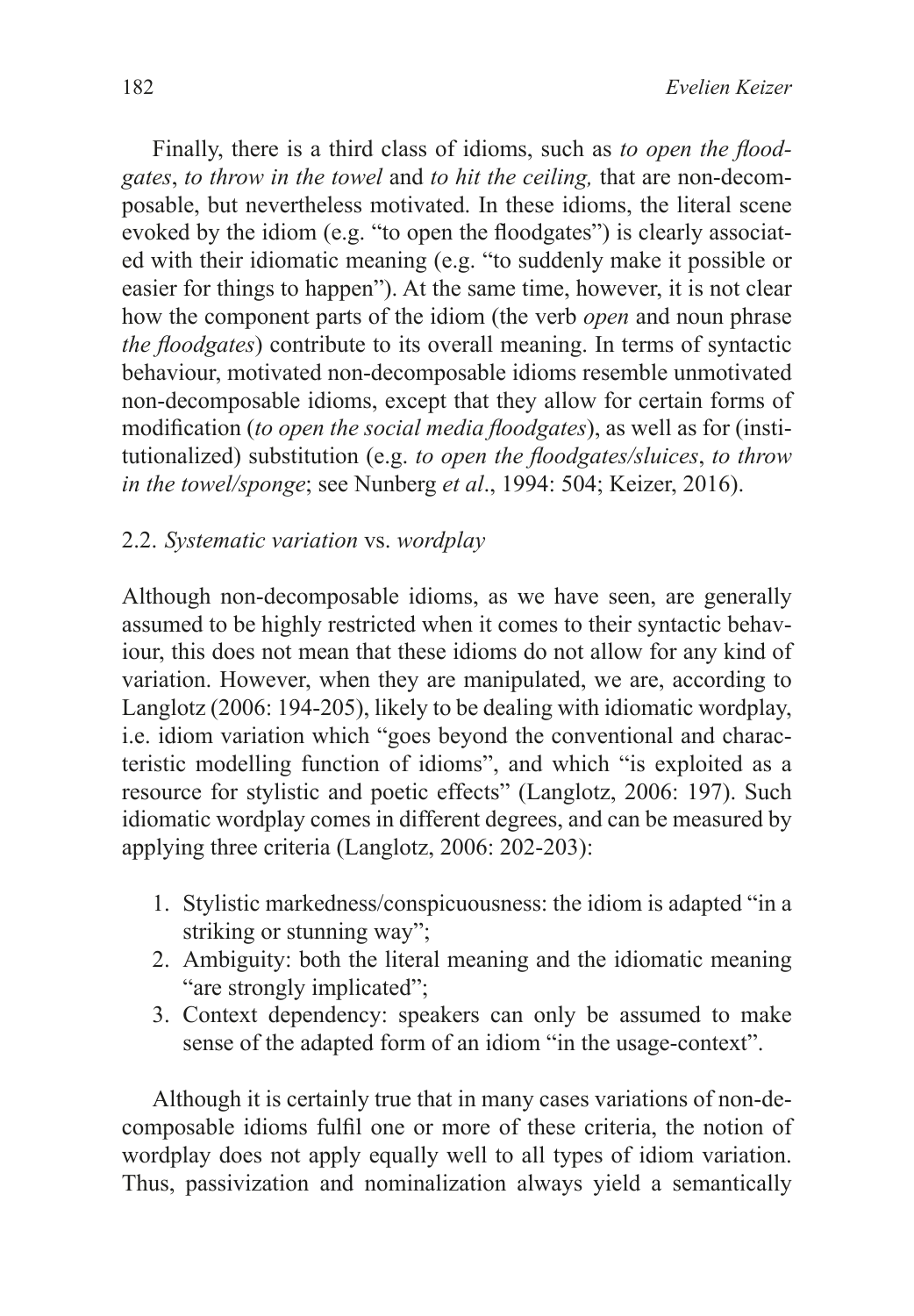conspicuous result, while substitution often leads to ambiguity, $<sup>3</sup>$  as well</sup> as to context-dependency (in the sense that the adapted form of the idiom is only recognizable as an idiom in a specific context; see Langlotz, 2006: 202). In the case of anaphoric reference by or to a component part of a non-decomposable idiom, however, the evidence for wordplay is less convincing. Thus, as we will see, this kind of syntactic manipulation does not necessarily result in a stylistically striking expression, nor does it always activate both levels of meaning. Furthermore, it is only in some cases that context dependency, as understood by Langlotz, plays a role. In other words, anaphoric reference by or to part of an idiom need not involve wordplay.

Moreover, this use of this kind of anaphoricity raises a range of other questions. For instance, if the idiom is non-decompositional, and its separate parts are not (metaphorically) associated with a particular aspect of its idiomatic meaning, then what is it that the pronoun refers to? In other words, if *cake* in *to take the cake* does not make a contribution to the idiomatic meaning, then how is it that (unlike what is commonly assumed) we can either refer back to this element or use it to refer to a discourse referent (as in (1b))? And under which circumstances is such reference allowed? In order to answer these questions, let us have a closer look at some examples.

### **3. Anaphoric reference by/to component parts of an idiom**

This section will provide a qualitative analysis of data collected from the two corpora (COCA, NOW). All examples include a non-decomposable idiom (motivated or unmotivated) which either contains an anaphoric expression or the antecedent of a following anaphoric expression (see example  $(1)$ ).<sup>4</sup> The patterns encountered have been classified on the basis of three parameters: (i) Anaphoric reference *by* or *to* part of

<sup>&</sup>lt;sup>3</sup> This also holds for decomposable idioms; see Keizer (2016: 994-995).

<sup>4</sup> Examples were collected from 29 idioms (21 motivated, 8 unmotivated). Excluded from the sample were so-called recognitional uses of the demonstrative *that*, since the function of this particular use of the demonstrative is not to refer anaphorically, but to indicate familiarity (in this case with the idiom as a whole) (e.g. Chen, 1990; Diessel, 1999). An example is given in (i):

<sup>(</sup>i) "Turn *that cheek*," He said to me as I was praying, and of course I could see He was right. (COCA, fiction).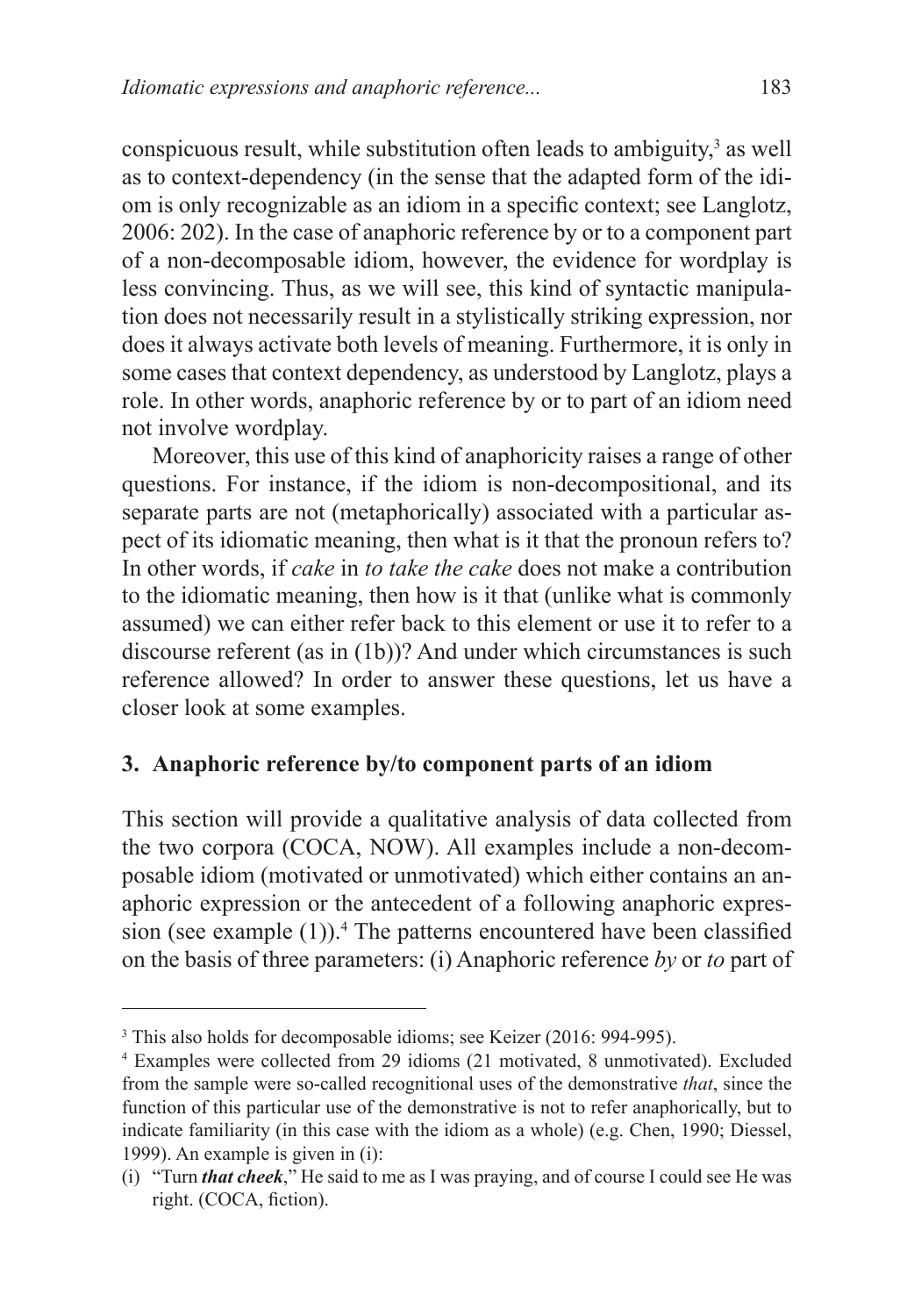an idiom; (ii) Anaphoric expression used in a compositional sentence or in an idiomatic expression; and (iii) Anaphoric reference to a previously introduced discourse topic or to an entity from the literal scene (or both). In what follows, the most important combinations of these parameters will be discussed in turn.

# 3.1. *Anaphoric reference by parts of a non-decomposable idiom*

Instances of non-decomposable idioms containing an anaphoric expression are relatively common. In these cases, the anaphoric expression is always used figuratively to refer to a previously introduced, identifiable discourse referent. Some examples are given in (4):

- (4) a. We are accused of centralising FE. If we are going *to be tarred with that brush* then let's do something with it. (NOW, the National, GB) [motivated]
	- b. The win just might be the impetus the Jays need as they improved to 8-17 and just *avoided the worst March/April start in club history* (7- 15 in 1979 and 2004 takes *that cake*). (NOW, Toronto Sun, CA) (= (1b)) [unmotivated]

Examples like these involve minimal adaptation of the literal scene: the idiomatic form is preserved and immediately recognizable; as such, these uses are not context-dependent. Neither are they stylistically very conspicuous5 . Finally, the literal meaning is clearly backgrounded, which means that there is no ambiguity to be resolved. There is, in other words, no clear evidence of wordplay.

Nevertheless, it may be argued that resolving the anaphoric reference requires some extra cognitive effort, since it involves the reanalysis of a non-decomposable idiom into a decomposable one: where normally speaking the NP *the cake* in (4b) is not taken to contribute directly to the meaning of the idiom ("to do something that is annoying or surprising"), now it does: *the cake* in (4b) clearly equals "an annoying situation" (in much the same way that *the beans* in *to spill the* 

<sup>&</sup>lt;sup>5</sup> They may, however, be syntactically conspicuous, as in the following example, where a (fixed) plural anaphor refers back to a single situation.

<sup>(</sup>i) For us it's really important just *to get that first goal*. If we don't open *those floodgates*, we're not going to get going, ... (NOW, Chicago Tribune, US).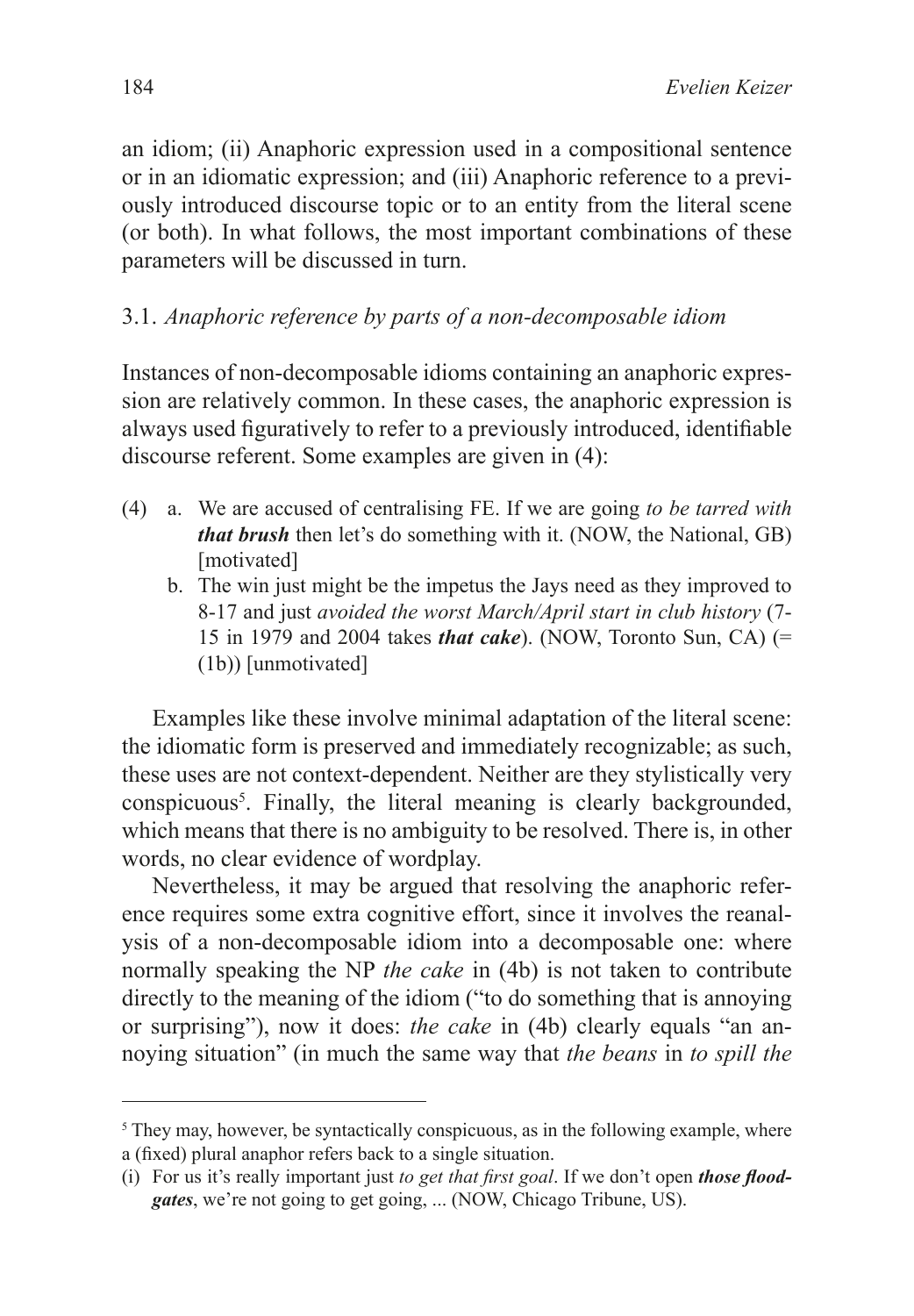*beans* refers to a secret). This extra cost involved, however, seems to be compensated for by both discourse-pragmatic (the anaphoric relation enhancing cohesion) and efficiency of expression (anaphoric reference and idiomatic predication combined in one construction).

# 3.2. *Anaphoric reference to part of an idiom*

# 3.2.1. Reference to a previously introduced discourse entity

Another type of anaphoric reference can be found in (5), where it is the antecedent that is part of an idiomatic expression, while the anaphor is part of a compositional sentence that displays little or no overlap (lexically or conceptually) with the preceding idiom.

- (5) a. Everybody wants *to bring home the bacon*. The difference is *this bacon* can blow up the world. (NOW, Huffington Post, US)  $(=(1a))$  [motivated]
	- b. And, perhaps best of all, it's going to be a family tradition. It's a family with quite a few of them, but this one *takes the cake* – and then has *it* donated. (NOW, Standard Freeholder, [unmotivated]

In these examples, reference is again made to a previously introduced discourse referent. In order for the reference to be successful, however, a process of inference is required. In (5a), for instance, *this bacon* refers to the US nuclear arsenal, which some groups want to protect, while others like to see it reduced. This, however, can be deduced neither from the literal, nor from the idiomatic meaning of the idiom: it is purely on the basis of the context (both the wider discourse context and the immediate co-text), that the antecedent can be established. At the same time, however, the immediate textual antecedent of the anaphoric expression is the NP *the bacon*. In this sense, examples like these can be regarded as wordplay, as they refer simultaneously at two levels: the level of discourse and the level of the literal scene. Thus, where the idiomatic meaning of the idiom is clearly relevant, this meaning does not play a role in the anaphoric reference, the main purpose of which is to enhance cohesion. In addition, by linking the idiom (with its highly relevant idiomatic meaning) back to a salient discourse referent clearly strengthens the main message of the text (by emphasizing in (5a) the high stakes involved, and in (5b) the family's generosity).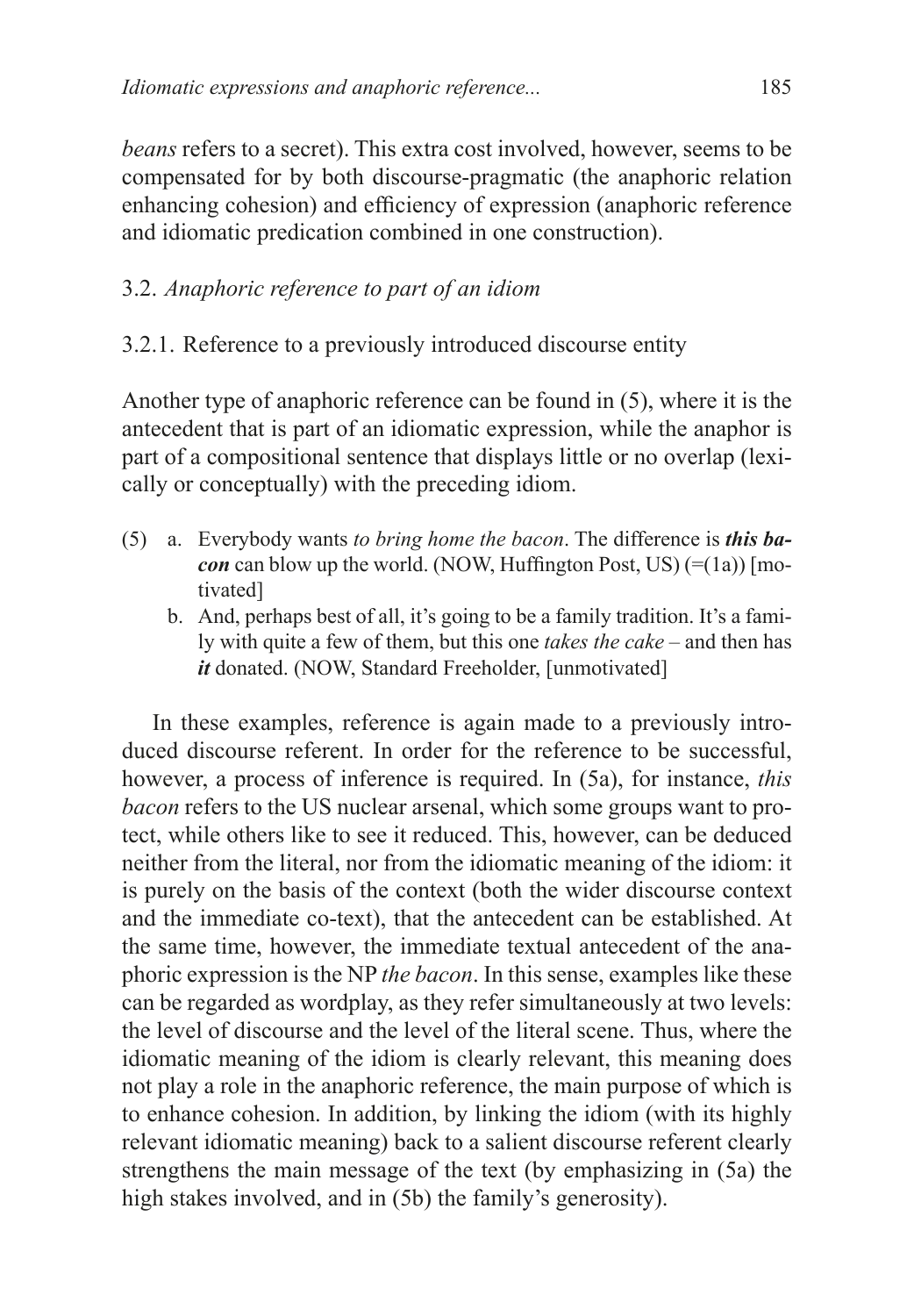## 3.2.2. Reference to an entity in the literal scene

There are also cases where the anaphoric expression is not used to refer to a previously introduced discourse entity, but solely to an element within the literal scene of a preceding idiom. This means that the literal meaning of the idiom, normally backgrounded, is now more highly activated, requiring a shift in focus of attention for both speaker and addressee. In many of these cases this does not, however, lead to any marked stylistic effect, as shown in the examples in (6):

- (6) a. the child was *hanging on by a thread*, and *that thread* was beginning to unravel. (COCA, magazine) [motivated]
	- b. (from an article on alcohol consumption in the US in the 1790's) But it was the men in Independence Hall during the summer of 1787 who really *took the cake*, especially if *it* was drenched in bourbon. (NOW, Daily Beast, US) [unmotivated]

In these examples, the literal scene is clearly activated, while the extent to which the idiomatic meaning of the idiom is implicated by the anaphoric expression varies according to context. In (6a) both levels of meaning are implicated: the literal scene is manipulated, which in turn triggers a variation on the idiomatic meaning that makes sense in the context; reference, however, is unequivocally made to an element of the literal scene, and as such there is no ambiguity. In (6b), on the other hand, the anaphor does not really reinforce the idiomatic meaning of the idiom; instead the anaphoric expression functions as a cohesive device, linking the idiomatic meaning of the preceding idiom to the overall discourse topic.

### 3.2.3. Creating a new, ad-hoc idiomatic expression

Finally, there are those cases, illustrated in (7), that involve a minimal degree of variation on an existing, previously mentioned idiom, typically contrasting in one specific aspect (lexeme). In these cases, the high degree of textual overlap with the original idiom causes the expression to be immediately recognizable as an idiom, while the formal parallelism allows the reader to immediately identify the antecedent of the anaphoric pronoun. These idioms are, therefore, neither context-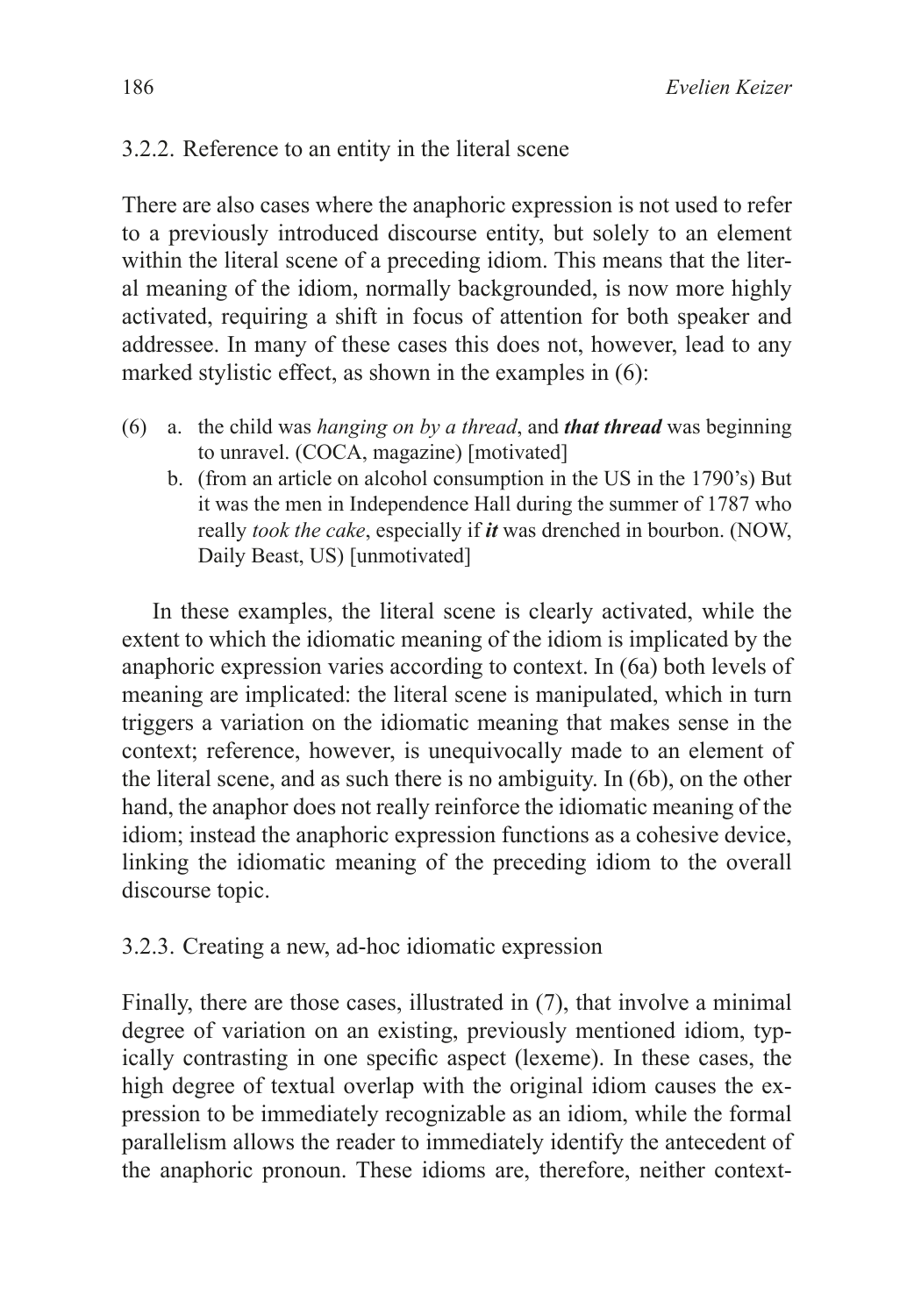dependent<sup>6</sup>, nor ambiguous. Moreover, as long as the variation in question is congruous with the literal meaning of the idioms, these instances of anaphoric reference are semantically inconspicuous.

- (7) a. The DLC did *bite a bullet* on trade, or at least *gnawed it*. (COCA, magazine) [motivated]
	- b. Once *the floodgates open*, *they cannot be closed*. (NOW, The Guardian, UK) [motivated]

Examples like these have been so far been treated as cases of substitution (e.g. Glucksberg, 1993: 8; Langlotz, 2006: 39, 202). I would like to argue, however, that it is more than that, with the speaker creating a new, ad-hoc idiomatic expression, whose meaning the addressee is expected to be able to infer from the semantic relation between the two elements (the replaced and the replacing lexical item). In (7a), a new, non-decomposable idiom *to gnaw the bullet* is created ("to cautiously address an unpleasant situation"), while (7b) the ad-hoc idiom *to close the floodgates* ("to prevent things from happening") is introduced. Due to the minimal variation involved in these idioms, the obvious semantic relation between the two lexemes, and the unequivocal anaphoric reference of the pronouns they contain, producing and processing these variations may be expected to require relatively little cognitive effort.

## 3.3. *Summary*

From this preceding discussion, it is clear that wordplay is, indeed, a gradual notion, and that even in the case of non-decomposable idioms (both motivated and unmotivated), variation need not always be (highly) unconventional and unsystematic. Nevertheless, it may be argued that some of these cases require some extra cognitive effort, in particular those that require, for speaker and addressee alike, a process of reanalysis (from non-decomposable to decomposable idiom) or inference (a shift in focus from the idiomatic to the literal meaning of the

<sup>6</sup> For an alternative view, see Langlotz (2006: 202), who regards examples like those in (7) as context-dependent (and therefore as instances as of wordplay). Note, however, that the context dependency is merely the result of the presence of an anaphoric pronoun. The full form of the ad-hoc idiom (*to gnaw the bullet*) may be expected to be recognizable as an idiom also in isolation.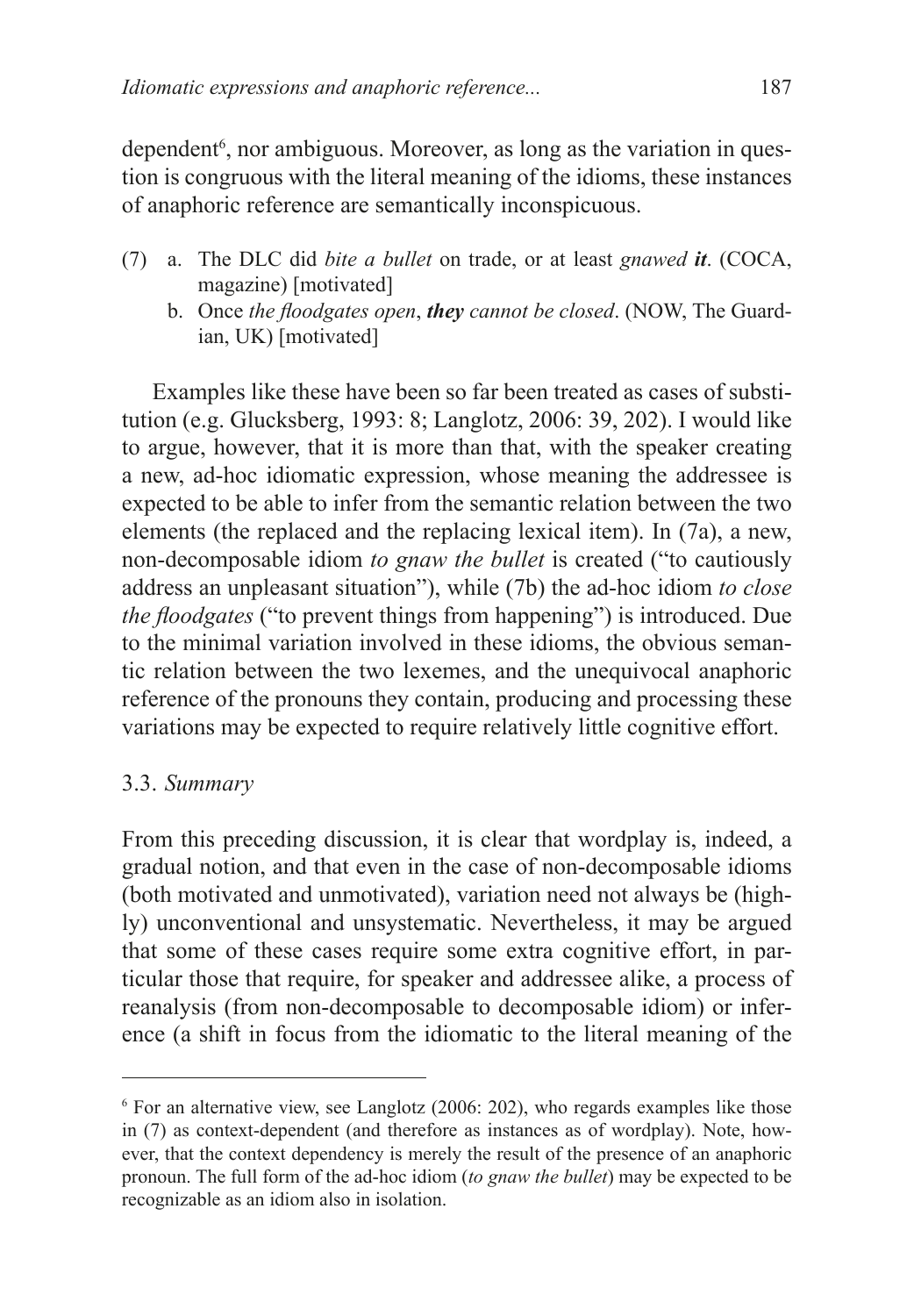idiom). The fact that these variations are nevertheless felicitous can be explained by the fact that their specific discourse-pragmatic functions (as cohesive or strengthening devices) and their efficiency (in relying on inference rather than explicit expression of meaning) outweigh the extra cognitive cost.

# **4. Introduction to FDG**

## 4.1. *General characterization*

Functional Discourse Grammar is a typologically-based model of language use built on the principle that linguistic form – directly or indirectly – reflects communicative function. This means that FDG is organized in a top-down manner, taking the speaker's intention as the point of departure and from there working its way down to articulation. Another important characteristic of the model is that it analyses linguistic expressions in terms of four independent, but interactive, levels, dealing with pragmatics, semantics, morphosyntax and phonology. Finally, as part of a wider theory of verbal interaction, FDG systematically interacts with three other components: a conceptual, a contextual and an output component (Hengeveld & Mackenzie, 2008: 1-12). This architecture reflects the idea that every linguistic communication starts with some communicative intention at the prelinguistic conceptual level. This information is subsequently fed into the grammatical component, where the operation of formulation converts it into interpersonal (pragmatic) and representational (semantic) representations. Next, the operation of encoding translates these into morphosyntactic and phonological representations, which, in turn, feed into the output component.

### 4.2. *Anaphoric reference*

In order to illustrate how FDG deals with reference, consider the sentence in (8) and its (simplified) FDG representations at the first two levels of analysis (as the only levels relevant to the discussion).

(8) Some students read books. IL:  $(C_1: [(T_1) (\text{-id } R_1: (T_2) (R_1)) (\text{-id } R_2: (T_3) (R_2)) ...$ RL: ... (pres  $e_1$ : [(f<sub>1</sub>: read (f<sub>1</sub>)) (m x<sub>1</sub>: (f<sub>2</sub>: student (f<sub>2</sub>)) (x<sub>1</sub>)) (m x<sub>2</sub>:  $(f_3: \text{book } (f_3)) (x_2)$  ...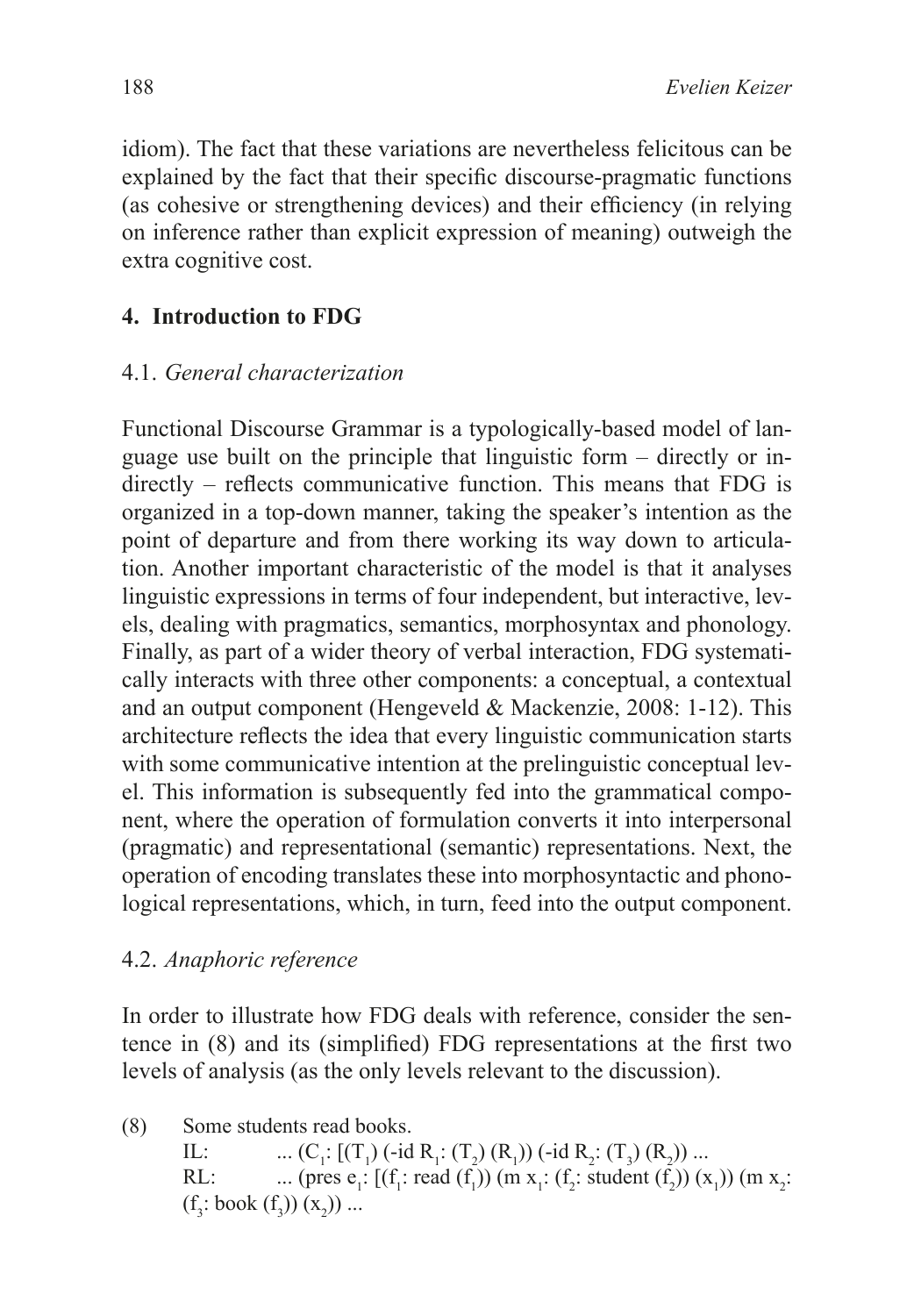At the Interpersonal Level (IL), which deals with the pragmatic aspects of a linguistic utterance, we find a Communicated Content (C), consisting of two Referential Subacts (R), evoking the referents (or referent sets) realized as *some students* and *books* (i.e. the entities or sets of entities about which the author wants to say something) and three Ascriptive Subacts (T), evoking the properties "student", "book" and "read" (properties the speaker ascribes to the entities evoked). Both Referential Subacts have the feature [-identifiable], indicating that the Speaker does not assume the referent set to be recoverable or inferrable from the Contextual Component. The Representational Level (RL) deals with the semantic features of the expression, including tense and number. Here we find a predication  $(e_1)$ , consisting of the verbal predicate *read* ( $f_1$ ) and its two arguments ( $x_1$  and  $x_2$ ), both plural (m), and both headed by a nominal lexeme (the properties  $f_2$  and  $f_3$ ) restricting their denotation.

Let us now consider a simple case of anaphoric reference (note that only the two anaphorically related elements, *some student* and *they*, are represented):

(9) *Some students* were very interested. *They* read many books. IL:  $(-id R_1)$  $(+id R_2)$ RL:  $(x_1: (f_1: student (f_1)) (x_1)$  ( $x_1$ )  $(x<sub>1</sub>)$ 

In (9) we once again see two Acts of Reference at the IL  $(R_1$  and  $R_2)$ , since the same set of entities is referred to twice. At the RL, however, only one set of entities is denoted, as indicated by co-indexation of the relevant variable  $(x_1)$ . Note in addition that in the case of pronominal anaphors, the representation unit  $(x_1)$  no longer has a lexical head, triggering the use of a pronoun at the Morphosyntactic Level.

#### 4.3. *Idioms in FDG*

Keizer (2016: 1001-1006) proposes an analysis of idiom expressions in FDG that distinguishes the three classes described in Section 2, capturing the pragmatic and semantic differences between them, thus accounting for the differences in syntactic flexibility. What follows is a brief overview of the way in which the three classes of idioms can be represented in FDG. Once again use will be made of simplified representations at the first two levels of representation only.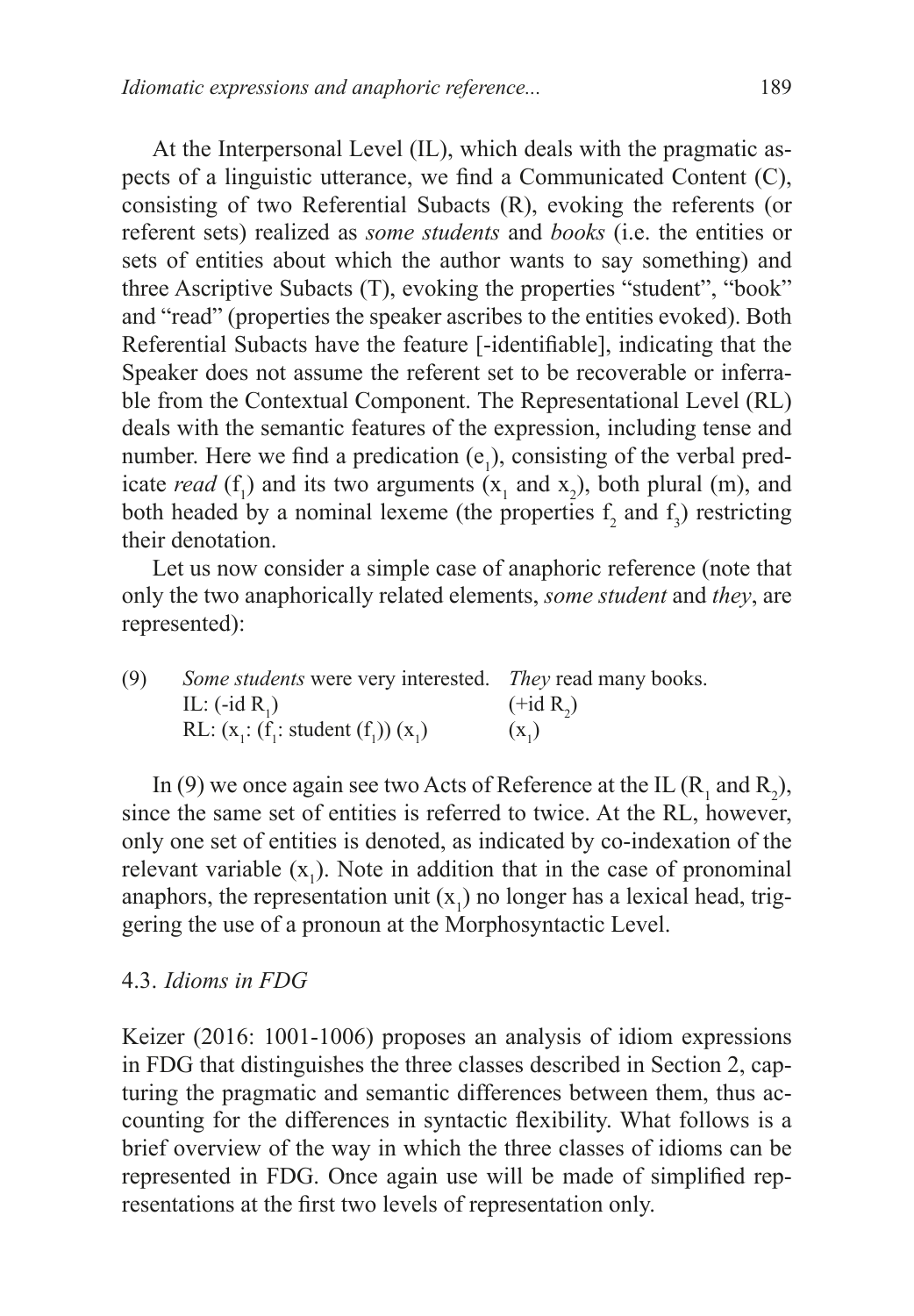Decomposable idioms, such as *to spill the beans*, are analysed almost entirely like fully compositional constructions:

(10) He *spilled the beans*.

IL:  $(C_1$ :  $[(T_1)$  (+**id**  $R_1$ **:**  $(T_2)$ ) (+ id  $R_2$ )]  $(C_1)$ )] RL: (past  $e_1$ : [(**f<sub>1</sub>: spill (f<sub>1</sub>)) (mx<sub>1</sub>: (f<sub>2</sub>: bean (f<sub>2</sub>)) (x<sub>1</sub>)) (1x<sub>2</sub>)] (f<sub>1</sub>)) (e<sub>1</sub>))** 

The most important non-predictable feature of these idioms is their conventional meaning, which, although motivated, cannot be derived from the literal meaning of the separate parts, and which must therefore be stored in the lexicon together with the fixed combination of representations given in  $(10)^7$ ; i.e. together with the distinctive features of the idiom (given in bold): in this case, the presence of the two lexemes at RL, and the identifiability (at IL) and plurality (at RL) of the element *the beans* (represented as a Propositional Content, p, since reference is made to a secret (a third-order entity) rather than to a concrete object; cf. Lyons, 1977: 442-7). Variation is, however, possible when required for communicative purposes. Moreover, there are no morphosyntactic restrictions on this type of idiom. Anaphoric reference, for instance, is unproblematic, since the component part *the beans* is analysed as a Referential Act at the Interpersonal Level  $(R_1)$ , evoking an entity (the secret in question), and as a set at the RL  $(p_1)$ , headed by the Property *bean*.

Non-decomposable idioms, however, are more irregular when it comes to their interpersonal and representational features, and, as a result, morphosyntactically more restricted. Consider the representation of the unmotivated non-decomposable idiom *to kick the bucket* in (11):

(11) He *kicked the bucket.*

IL:  $(C_1$ :  $[(T_1) (\text{+id } R_1)] (C_1)] (A_1)$ RL: (past  $e_1$ : [(**f<sub>1</sub>: kick\_the\_bucket (f<sub>2</sub>)) (1x<sub>1</sub>)] (f<sub>1</sub>)) (e<sub>1</sub>))** 

In this case, the idiom as a whole is represented at the IL as one Ascriptive Subact  $(A_1;$  evoking the property "to die"), corresponding at the RL to a single, complex verbal predicate  $(f_1)$ . Since the component parts of the idiom do not function as separate units at the IL and RL, many morphosyntactic operations (modification, passivization, etc.) are

<sup>7</sup> Referred to by Keizer (2016) as ComPIFs (Combinations of Partially Instantiated Frames).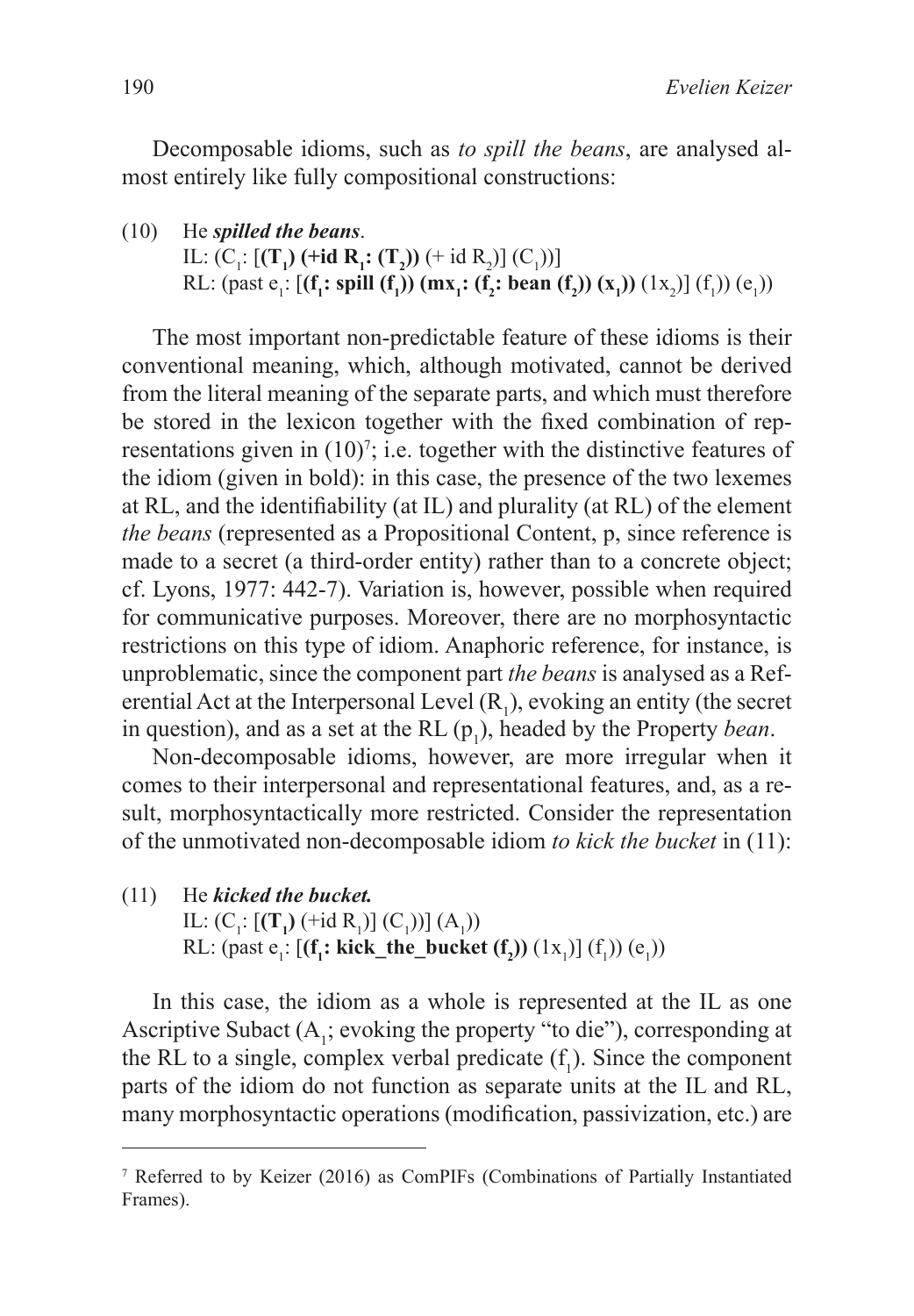blocked. This is also true for anaphoric reference: since by using the idiom, the speaker does not evoke an entity corresponding to the noun phrase *the bucket*, there is no entity to refer back to.

Motivated non-decomposable idioms are analysed in much the same way as unmotivated idioms. As shown in (12), the idiom is once again represented as a single Ascriptive Subact at the IL and as a fixed combination of lexemes at the RL (indicated by the extra square brackets). At the same time, however, the separate components are represented as separate units (e.g.  $x_1$ , denoting a set of floodgates), reflecting the fact that the denotations of these elements contribute to the global meaning of the idiom. This also accounts for the fact that modification and substitution are (to some extent) allowed. Due to the absence of a Referential Act at the IL, however, anaphoric reference is excluded.

(12) They *opened the floodgates.* IL:  $(C_1$ :  $[(T_1)$   $(+id R_1)]$   $(C_1)$ RL: (past  $e_1$ : [[(**f<sub>1</sub>**: open (**f**<sub>1</sub>)) (mx<sub>1</sub>: floodgate (x<sub>1</sub>))]) (1x<sub>2</sub>)] (f<sub>1</sub>)) (e<sub>1</sub>))

#### **5. Non-decomposable idioms and anaphoric reference in FDG**

As we have seen in the previous section, FDG offers a way of representing idioms that cannot only distinguish between the different classes of idioms, but which can also account for the difference in syntactic behaviour (flexibility) between them. At the same time, it will have become clear that these restrictions are too strict, at least with regard to the possibility of referring by or to parts of non-decomposable idioms, as this seems, under certain circumstances, to be allowed (Section 3). In this section I will now describe the steps that speakers and addressees have to go through to produce or interpret these instances of anaphoric reference.

In Section 3.1, we saw that component parts of a non-decomposable idiom can be used to refer to a previously introduced discourse entity. In that case, it was argued the speaker reanalyses (and invites the addressee to reanalyse) the idiom in question as decomposable. In other words, where normally the idiom *to take the cake* would be given the representation in (13) (cf. *to kick the bucket in* (11)), in example (4b) above, it will be analysed as in (14) (cf. *to spill the beans* in (10)).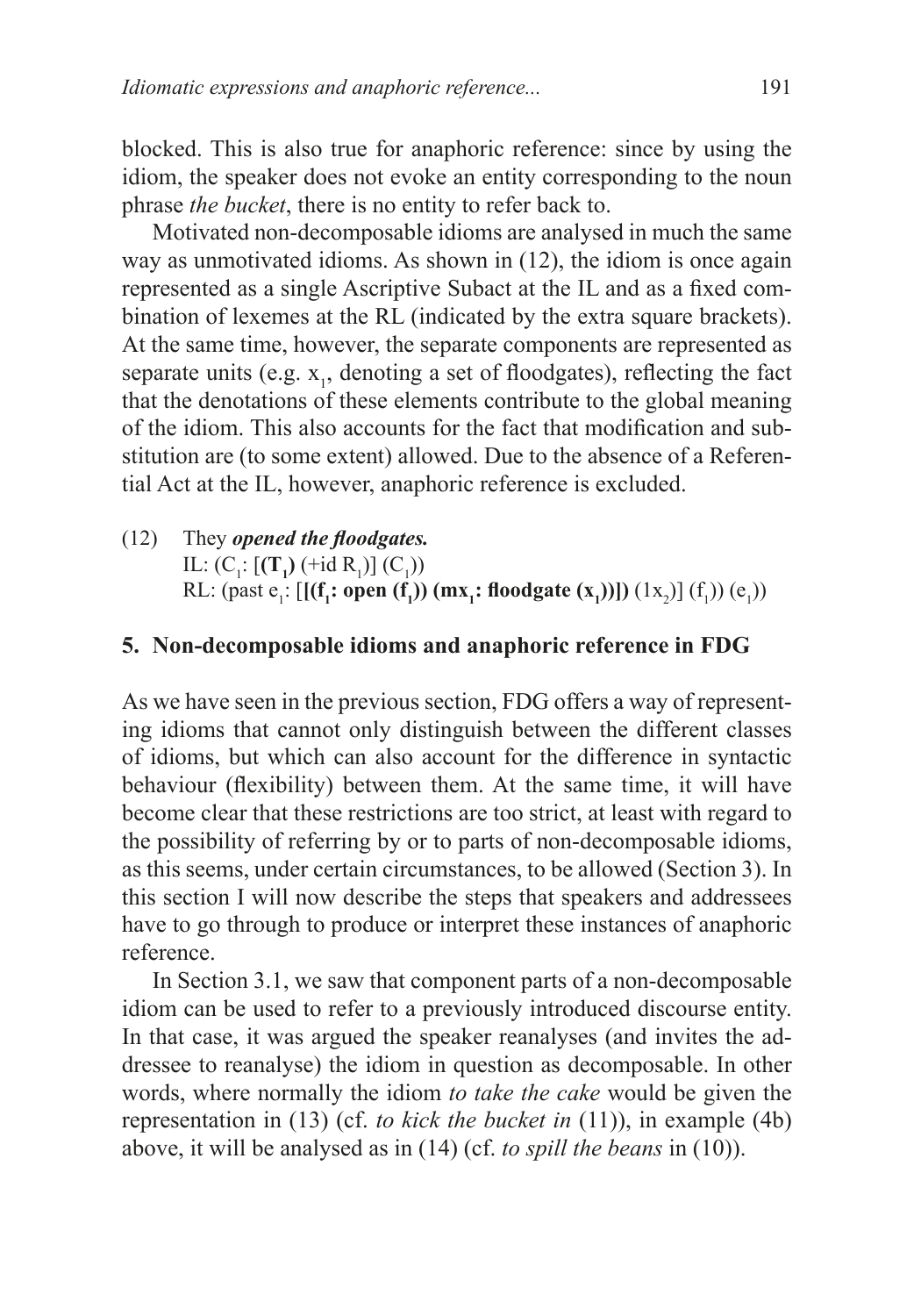- (13) IL:  $(C_1$ :  $[(T_1) (\text{+id } R_1)] (C_1)] (A_1)$ RL: (pres  $e_1$ : [(**f<sub>1</sub>**: **take\_the\_cake** (**f**<sub>2</sub>)) (1x<sub>1</sub>)] (f<sub>1</sub>)) (e<sub>1</sub>))
- (14) IL:  $(C_1$ :  $[(T_1)$  (+**id R**<sub>1</sub>) (+**id R**<sub>2</sub>)]  $(C_1)$ )] RL: (pres  $e_i$ : [(**f<sub>1</sub>: take** (**f**<sub>1</sub>)) (1 rem  $e_2$ : cake ( $e_2$ )) (1x<sub>2</sub>)] (f<sub>1</sub>)) ( $e_1$ ))<sup>8</sup>

Unlike in (13), the representation in (14) captures the fact that reference is made to a discourse entity  $(R<sub>1</sub>$  at the IL), while the referent itself  $(x_1)$  is represented as a separate unit at the RL. This entity, in turn, is linked to its antecedent (*the worst March/April start in club history* in (4b)) by means of co-indexation with an element already present in the Contextual Component. Note that since the NP *the cake* now refers to a state-of-affairs rather than an edible object, it is represented by an e-variable  $(e_2)$ .

In all the other types of anaphoric reference discussed, however, anaphoric reference is made *to* part of a non-decomposable idiom. In these cases we are not dealing with reanalysis, but rather with a process of inference. As we have seen in Section 3.2., the anaphor may be used to refer back to a previously introduced discourse entity (the US nuclear arsenal in (5a), food in (5b)); in that case, however, this reference is mediated by reference to part of the literal scene (*the bacon*, *the cake*). In other cases, reference seems to be made only to an element from the literal scene (e.g. *a thread* and *the cake* in example (6)). In all these cases, the idioms clearly activate the idiomatic meaning, and, being non-decomposable, they do not introduce any entities into the discourse. So what licences the use of an anaphoric expression?

Here the role of the Contextual Component becomes important. In FDG this component interacts with all levels of representation (Hengeveld & Mackenzie, 2014). This means that even if no referent or referent set is denoted at the RL, the separate words that make up the idiom are still fed into the Contextual Component from the Morphosyntactic Level (ML). These words activate concepts, and this, in turn, allows the addressee to activate/reconstruct the literal meaning of the idiom. Note that this also accounts for the fact that the literal meaning usually remains backgrounded, as it is normally the conventional meaning, triggered as the higher RL, which precludes the activation of the literal

<sup>&</sup>lt;sup>8</sup> Together with the singularity operator 1, the operator rem(ote) triggers the demonstrative *that*.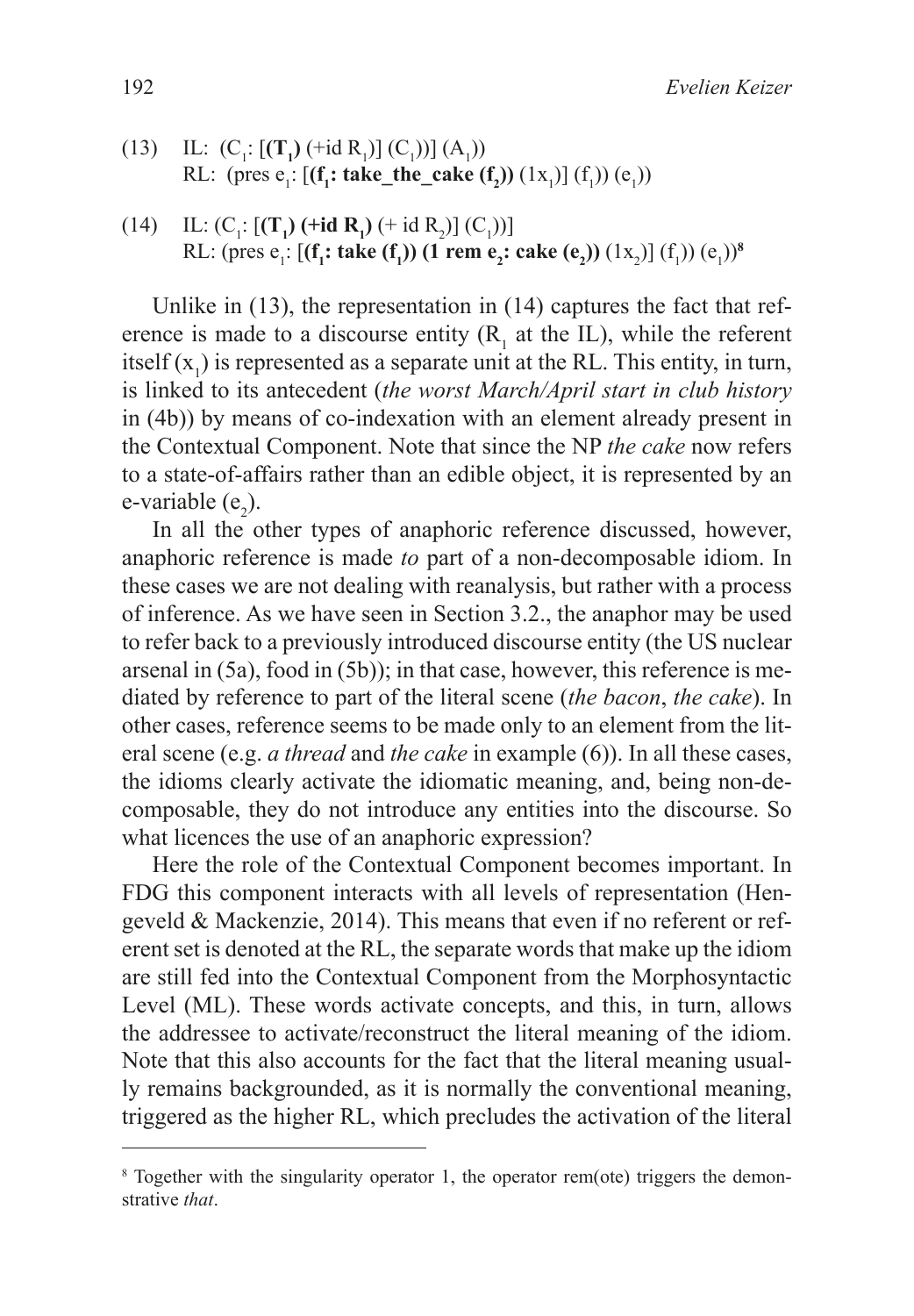meaning. Once activated, however, a component part from the literal scene can be promoted to the status of (inferred) discourse referent, and become available as an antecedent.

From here onwards, there are two possibilities. Either the anaphoric reference occurs in a clause that forms a clear variation on the literal meaning of the idiom, in which case the addressee can be expected to infer the intended meaning (e.g. in (6a) where the unravelling of the thread will be taken to mean that the danger is becoming more imminent). In other cases, however, such an inference is not possible; in that case, the addressee will search the Contextual Component for a possible discourse referent in order to establish a second, contextually meaningful anaphoric relation (as in (5a), where *this bacon* will be understood to refer back to the US nuclear arsenal).

Finally, there are those cases, discussed in 3.2.3., where it could be argued that the speaker creates a new, ad-hoc non-decomposable idiom, e.g. *to gnaw the bullet* (see (15)). These are not regarded as cases of substitution (after all, there is no separate property (f) at the RL to be replaced), but rather as instances in which a new idiom is created on the basis of a different, but closely related literal scene.

(15) IL:  $(C_1: [(T_1) (\text{+id } R_1)] (C_1))] (A_1)$ RL:  $(e_1: [(\mathbf{f}_1; \text{gnaw\_the\_bullet}(\mathbf{f}_2)) (1x_1)] (f_1)) (e_1)$ 

Clearly, however, this is not the only way in which the idiom is manipulated; in addition, the noun phrase has been replaced by the pronoun *it*. Note, however, that this does affect the interpretation of the construction: the crucial change is clearly in the change of verb. I would therefore like to argue that the verb is the only meaningful element in the realization of this idiom, and that the pronoun, rather than being used anaphorically, functions as a dummy element; i.e. as an element not triggered by anything on the higher two levels, but introduced at the Morphosyntactic Level to fill an obligatory position (in this case the object position; Hengeveld & Mackenzie, 2008: 347-350).

#### **6. Conclusion**

In this paper, it has been shown that, unlike what has so far been assumed in the literature, anaphoric reference by or to part of a non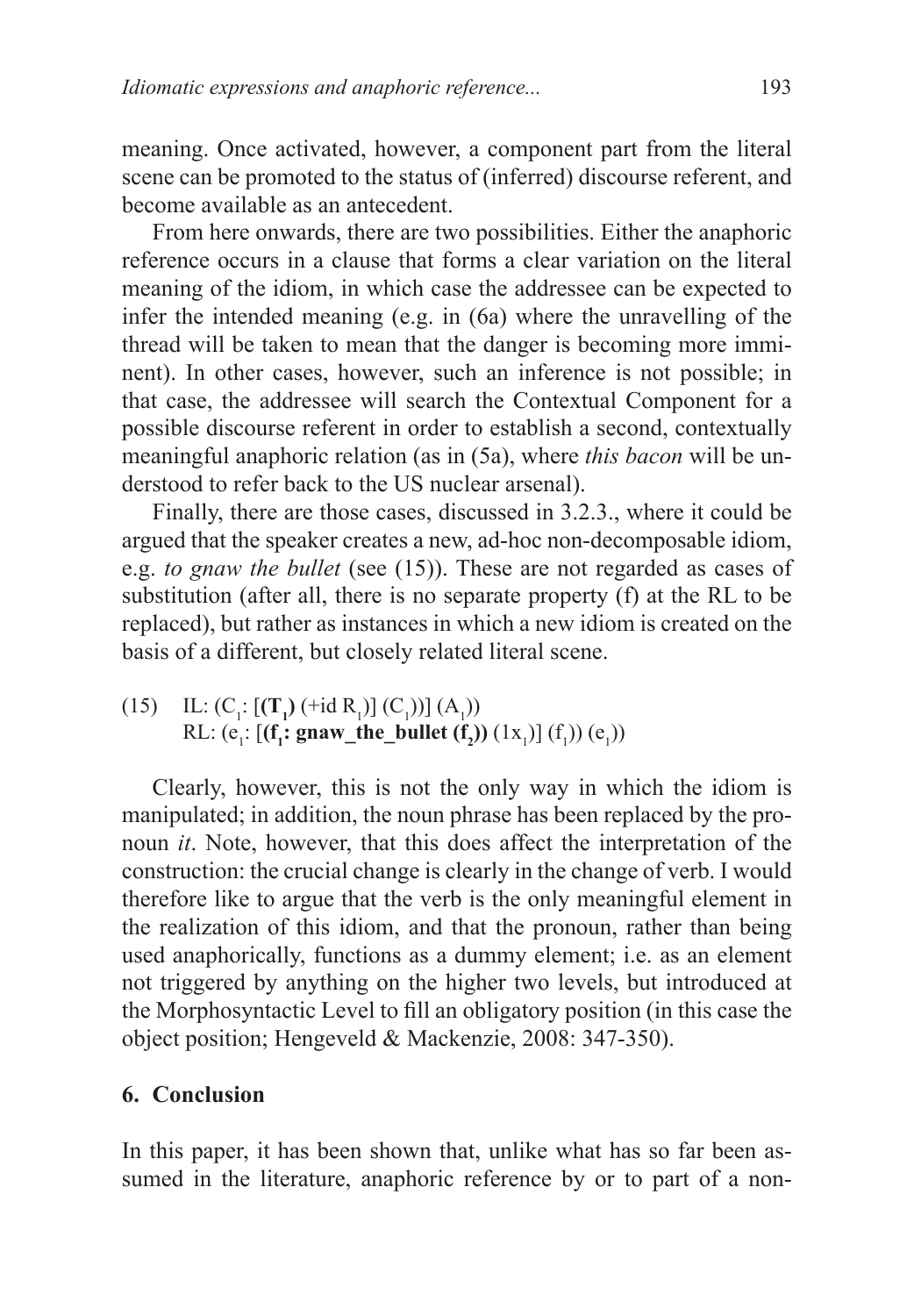decomposable idiom does not necessarily result in wordplay, and that, even if there is a certain degree of wordplay involved, such reference may still be systematic and productive. This means that these occurrences cannot be dismissed as deviations and need to be accounted for in the grammar of a language. Subsequently, some systematic patterns of anaphoric reference by/to parts of non-decomposable idioms have been described, as well as the mechanisms underlying the production and processing of these references, and the various degrees of extra cognitive effort this production and processing requires. In addition, it has been argued that the extra cognitive effort involved is outweighed by the communicative advantages. Finally, an FDG analysis of these anaphoric expressions has been proposed which captures their systematicity and productivity, and which reflects the linguistic and cognitive processes involved in their production and interpretation.

### **Bibliography**

- Chen, Rong. 1990. English demonstratives: A case of semantic expansion. *Language Sciences* 12(2/3): 139-153.
- Davies, Mark. 2008. *COCA: The corpus of contemporary American English* (1990-2015).<http://corpus.byu.edu/coca>.
- Davies, Mark. 2016. *NOW Corpus (News on the Web)* (2010-). [https://corpus.](https://corpus.byu.edu/now/) [byu.edu/now/.](https://corpus.byu.edu/now/)
- Diessel, Holger. 1999. *Demonstratives. Form, Function and Grammaticalization*. Amsterdam / Philadelphia: John Benjamins.
- Dik, Simon C. 1992. Idioms in a Functional Grammar. *Linguistica computazionale* 6: 241-266.
- Glucksberg, Sam. 1993. Idiom meanings and allusional content. In Cacciari, Cristina & Tabossi, Patrizia (ed.) *Idioms: Processing, Structure, and Interpretation*. Hillsdale NJ: Laurence Erlbaum, 3-26.
- Glucksberg, Sam. 2001. *Understanding Figurative Language: from Metaphors to Idioms*. Oxford: Oxford University Press.
- Hengeveld, Kees & Mackenzie, J. Lachlan. 2008. *Functional Discourse Grammar: A Typologically-Based Theory of Language Structure*. Oxford: Oxford University Press.
- Hengeveld, Kees & Mackenzie, J. Lachlan. 2014. Grammar and context in Functional Discourse Grammar. *Pragmatics* 24(2): 203-227.
- Keizer, Evelien. 2016. Idiomatic expressions in Functional Discourse Grammar. *Linguistics* 54(5): 981-1016.